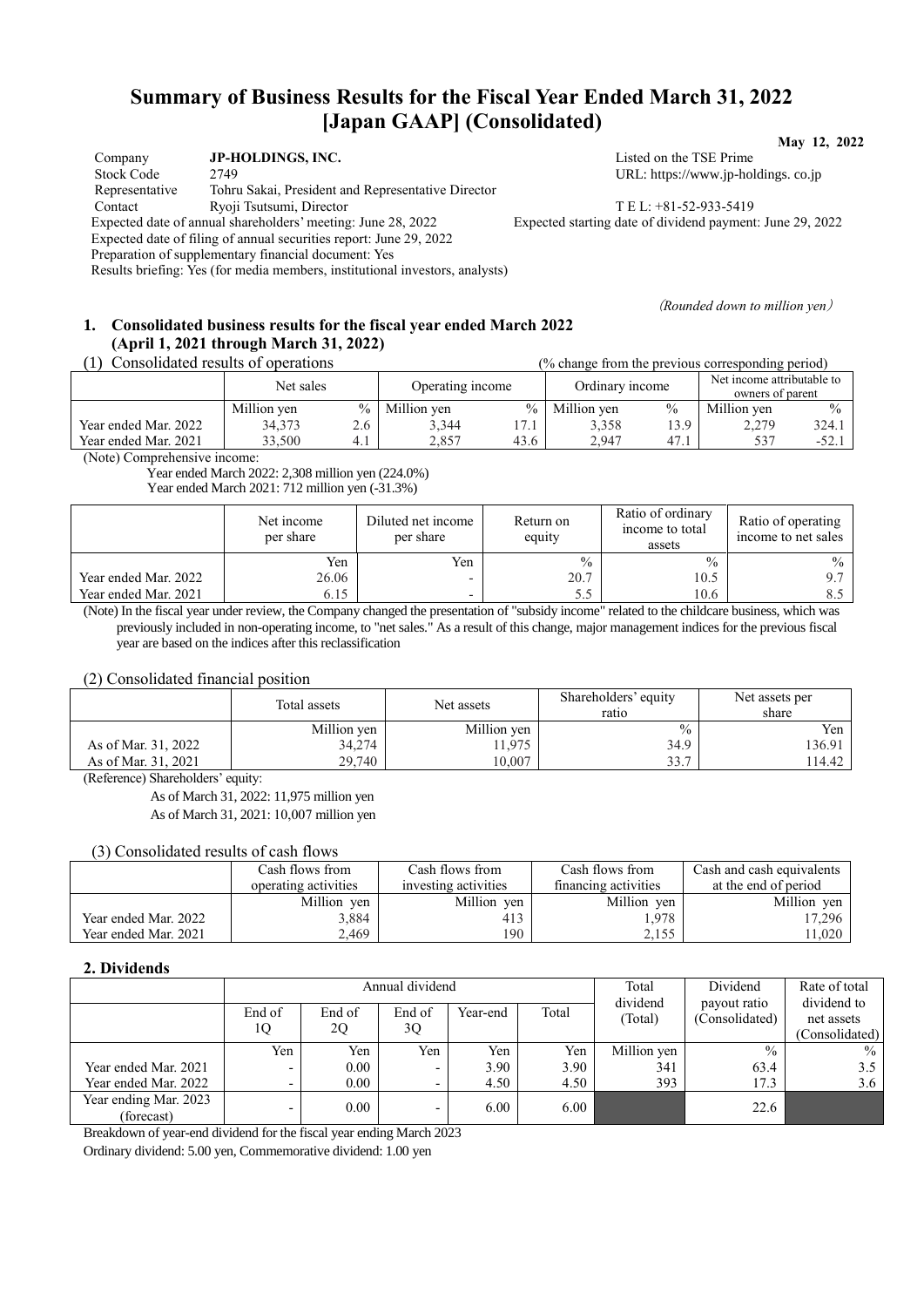|                                        | 3. Forecast of consolidated business results for the fiscal year ending March 2023 |
|----------------------------------------|------------------------------------------------------------------------------------|
| (April 1, 2022 through March 31, 2023) | (% change from the previous corresponding period)                                  |

|                       | Net sales   |               | Operating income |     | Ordinary income |               | Net income attributable<br>to owners of parent |               | Net income<br>per share |
|-----------------------|-------------|---------------|------------------|-----|-----------------|---------------|------------------------------------------------|---------------|-------------------------|
|                       | Million ven | $\frac{0}{0}$ | Million ven      | 0/2 | Million ven     | $\frac{0}{0}$ | Million ven                                    | $\frac{0}{0}$ | Yen                     |
| Year ending Mar. 2023 | 35.640      | э.,           | 3.560            | 6.4 | 580.د           | 6.6           | 2.325                                          | 2.0           | 26.58                   |

#### **\*Notes**

- (1) Changes in significant subsidiaries during the period (changes in specified subsidiaries accompanying changes in the scope of consolidation): None
- (2) Changes in accounting policies, accounting estimates and restatement
	- ①Changes in accounting policies associated with revision of accounting standards:
	- ②Changes in accounting policies other than ①
	- ③Changes in accounting estimates
	- ④Restatement

(3) Shares outstanding (common stock)

- ① Number of shares outstanding at the end of period (treasury stock included) As of March 31, 2022 As of March 31, 2021 87,849,400 shares 87,849,400 shares ② Treasury stock at the end of period: As of March 31, 2022 As of March 31, 2021 380,707 shares 380,707 shares
- ③ Average number of stock during period Year ended March 31, 2022 Year ended March 31, 2021 87,468,693 shares 87,468,693 shares

#### **(Reference) Summary of non-consolidated business results**

### **1. Non-consolidated business results for the fiscal year ended March 2022 (April 1, 2021 through March 31, 2022)**

(1) Non-consolidated results of operations (% change from the previous corresponding period)

| 1) indi-consondated results of operations | 70 change from the previous corresponding period) |                                               |             |                 |             |            |             |               |
|-------------------------------------------|---------------------------------------------------|-----------------------------------------------|-------------|-----------------|-------------|------------|-------------|---------------|
|                                           | Operating income<br>Net sales                     |                                               |             | Ordinary income |             | Net income |             |               |
|                                           | Million yen                                       | $\frac{0}{0}$                                 | Million yen | $\frac{0}{0}$   | Million yen | $\%$       | Million yen | $\frac{0}{0}$ |
| Year ended Mar. 2022                      | 3,066                                             | 19.3                                          | 1.396       | 57.4            | 1,523       | 46.9       | 1,338       | 887.5         |
| Year ended Mar. 2021                      | 2,570                                             | 8.9                                           | 886         | 42.9            | 1,037       | 14.6       | 135         | $-81.6$       |
|                                           | per share                                         | Net income<br>Diluted net income per<br>share |             |                 |             |            |             |               |
|                                           |                                                   | Yen                                           |             | Yen             |             |            |             |               |
| Year ended Mar. 2022                      |                                                   | 15.30                                         |             | -               |             |            |             |               |
| Year ended Mar. 2021                      |                                                   | .55                                           |             | -               |             |            |             |               |

(2) Non-consolidated financial position

|                     | Total assets | Shareholders' equity<br>Net assets |               | Net assets per<br>share |
|---------------------|--------------|------------------------------------|---------------|-------------------------|
|                     | Million yen  | Million yen                        | $\frac{0}{0}$ | Yen                     |
| As of Mar. 31, 2022 | 23,124       | 6,166                              | 26.7          | 70.50                   |
| As of Mar. 31, 2021 | 19.496       | 5.129                              | 26.3          | 58.65                   |

(Reference) Shareholders' equity:

As of March 31, 2022: 6,166 million yen As of March 31, 2021: 5,129 million yen

### **\* Financial summary is not subject to auditing procedures by certified public accountants or auditing firms.**

**\* Explanation regarding appropriate use of business forecasts and other special instructions**

- ・Forecasts regarding future performance in this material are based on information currently available to the Company and certain assumptions that the company deems to be reasonable at the time this report was prepared. Actual results may differ significantly from the forecasts due to various factors. For information regarding the business forecasts, etc., please refer to "1. Summary of Operating Results (4) Future outlook" (Page 5).
- ・On Wednesday, May 20, 2022, the Company plans to hold results briefing for media members, institutional investors and analysts via a webcast. The Company has suspended its results briefing for individual investors in order to prevent the spread of new coronavirus (COVID-19) infections.

: Yes : None

: None

: None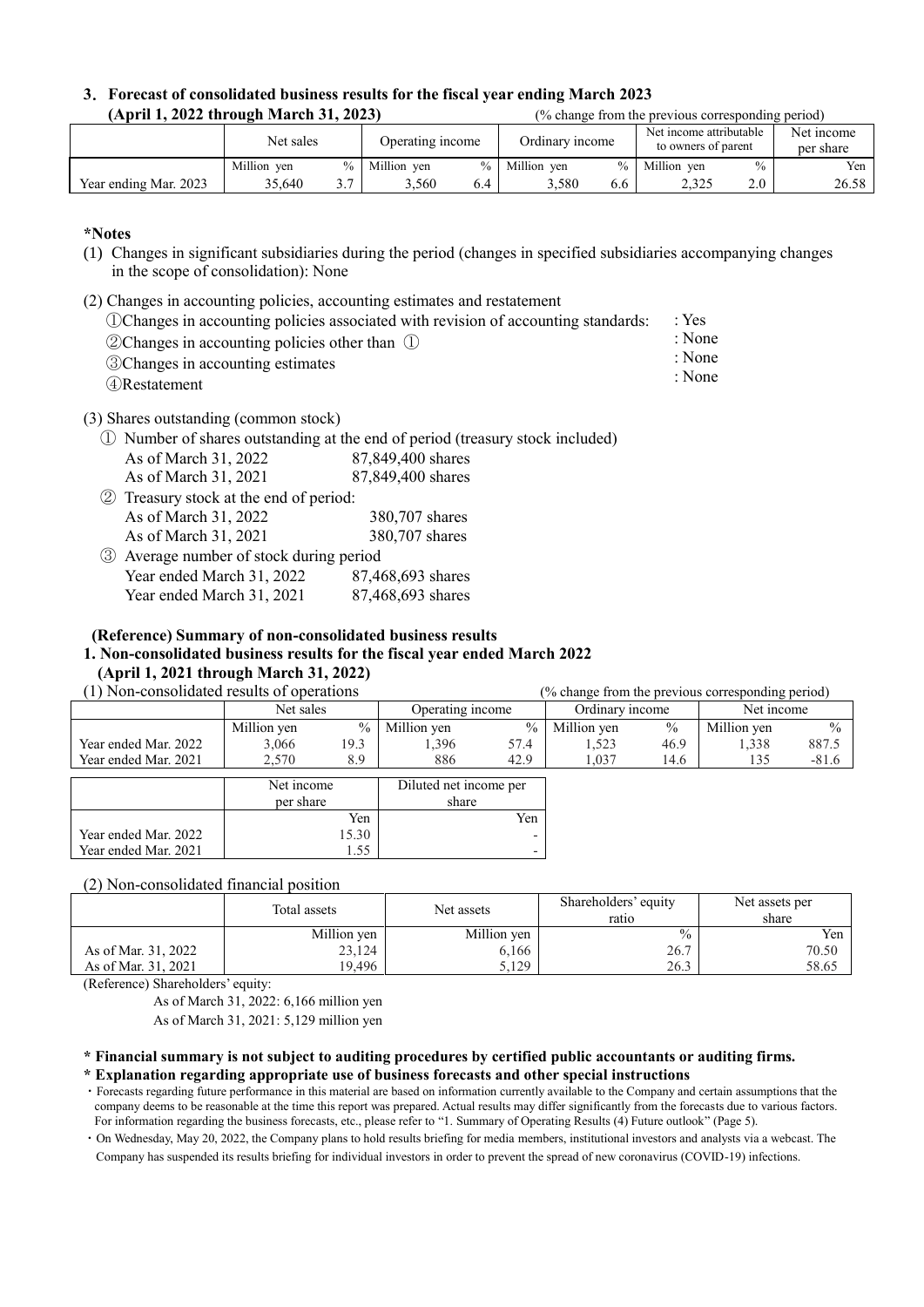# 〇 Table of Contents of the Appendix

| (2) Consolidated Statement of Income and Consolidated Statement of Comprehensive Income 10 |  |
|--------------------------------------------------------------------------------------------|--|
|                                                                                            |  |
|                                                                                            |  |
|                                                                                            |  |
|                                                                                            |  |
|                                                                                            |  |
|                                                                                            |  |
|                                                                                            |  |
|                                                                                            |  |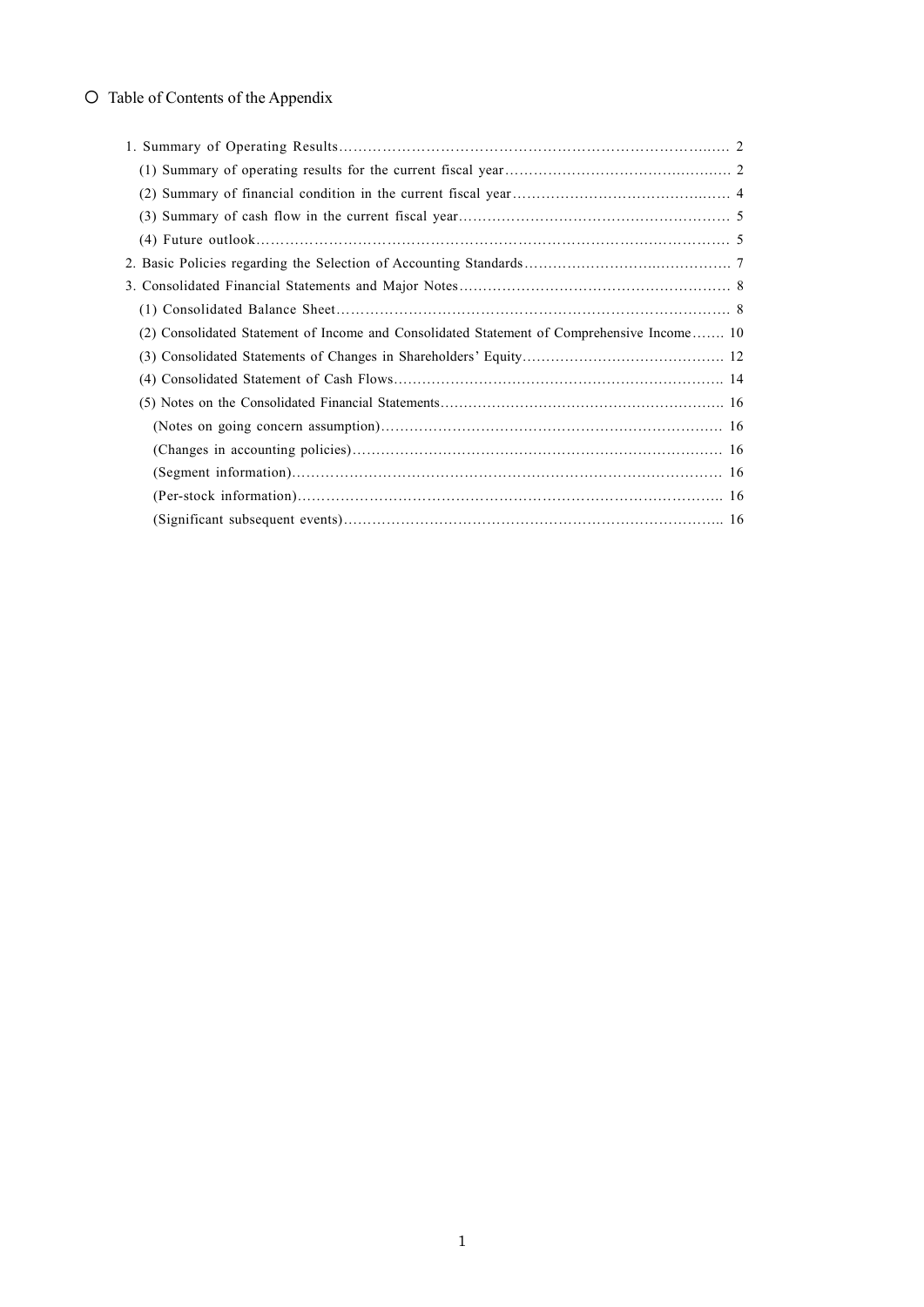### 1. Summary of Operating Results

### (1) Summary of operating results for the current fiscal year

During the fiscal year under review, the Japanese economy showed some movement toward normalization of economic and social activities against the backdrop of global economic recovery and the relaxation of various restrictions due to progress in vaccination, despite the continuing stagnation of economic activities reflecting the impact of COVID-19. Nevertheless, the outlook remains uncertain due to a combination of geopolitical risks associated with the growing pressure on the situation in Ukraine, in addition to the re-expansion of infections due to new variant stocks, and concerns over an economic slowdown and a slowdown in corporate performance due to soaring resource prices.

Meanwhile, in the child-raising support business, the environment surrounding childcare is rapidly changing. These factors include the acceleration of the declining birth rate society due to the sharp decrease in birth rate, the decrease in the number of children on waiting lists because of people refraining from using the facilities due to COVID-19, a continuing shortage of childcare workers, rising demand for childcare reflecting an increase in the female employment rate, and the need to respond to changes in working styles and lifestyles due to the expansion of COVID-19.

The government has been promoting various measures to improve the childcare environment, such as the development of childcare services based on the "New Childcare Security Plan" and the further acceleration of the development of after-school children's clubs under the "New Comprehensive Plan for After-school Children" in order to eliminate the waiting list for children. In addition, the bill for establishment of the Children's Agency was approved by the Cabinet. The government plans to establish the Agency in April next year and is promoting to create a better environment for childcare. In such circumstances, the social role of the child-raising support business will become increasingly important.

Under these situations, as measures against COVID-19, our group, in collaboration with local governments, has established our own response standards and implemented thorough safety measures with giving top priority to ensuring the safety of children, parents, business partners, and employees. At the same time, we also have been taking prompt measures such as staggered work hours and remote working at the head office and Tokyo headquarters.

In addition, in order to further improve the quality of child-raising support services and expand the scope of our business, we are capturing changes in the social environment and have set three priority goals of "improve profitability and efficiency," "improve soundness," and "improve growth potential." By effectively allocating and investing management resources, we have built a solid management foundation. Specifically, with digital transformation (DX) as the pillar of reform to promptly respond to changes in the social environment, in terms of "improve profitability and efficiency," we took these initiatives to promote operational efficiency and improvements and reforms at our facilities: improve early learning programs to increase the number of children accepted at existing childcare support facilities as our existing business, developing and introducing new content, the introduction of online learning programs (English, gymnastics, eurhythmics, and dance) and online facility tours ahead of other companies, developing online international exchange programs with overseas child care facilities, etc., improve profitability by further optimizing staffing.

In terms of "improve soundness," as the key of childcare support is "human resources," we have been working to establish a new personnel system, expand our human resource education and training systems and improve operational efficiency through systemization.

As for the "improve growth potential," we introduced a new early learning program "Mojikazu Land" through a business alliance with GAKKEN HOLDINGS CO., LTD., and worked to reduce costs and improve on-site operations through joint purchasing, as well as to develop services that provide added value. Through these efforts, we will differentiate ourselves from our competitors and promote the slogan of "create facilities that would be selected by customers".

Furthermore, we are focusing on developing new businesses to create new value. We have launched "codomel," a childcare support platform for children at more than 300 childcare support facilities nationwide (nursery schools, school clubs, and children's houses) and their parents, and other people raising children, to provide a wide range of products and services related to childcare during infancy, childhood, and school age. As the first service, we launched the "Childcare Product Matching Service," which aims to balance childcare support with effective use of resources and environmental preservation (SDGs), while increasing the number of members of this service.

Based on our Group's management philosophy of "Through childcare support, we will contribute in creating smiles for everyone," we will thoroughly make effective use of resources by promoting the reuse and recycling of childcare products, and promote this initiative, which takes into consideration the conservation of the global environment, including the reduction of environmental impact and treatment costs. We are promoting this initiative as a new pillar outside of our existing businesses. In the future, we will expand this business overseas and further expand its services and content.

As for the new facility openings, the Group has opened a total of 11 facilities during the fiscal year ended March 2022 according to the plan, including 3 nursery schools (3 in Tokyo) and 8 school clubs and children's houses (8 in Tokyo).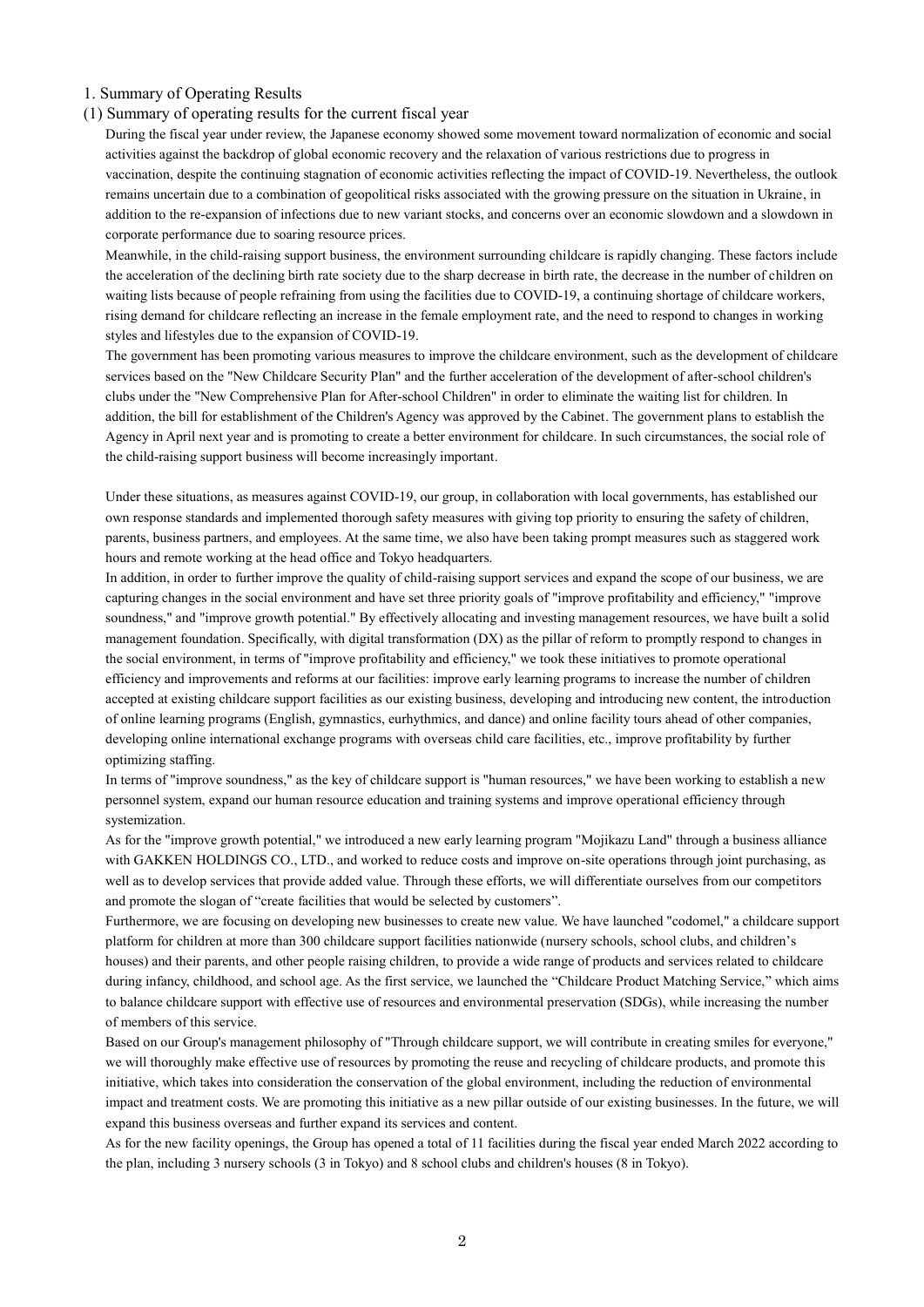| Asc Kami-Shakujii Nursery School                                                       | (Apr. 1, 2021) |
|----------------------------------------------------------------------------------------|----------------|
| Asc Kanamachi Nursery School                                                           | (Apr. 1, 2021) |
| Asc Higashikasai Nursery School No. 2                                                  | (Apr. 1, 2021) |
| (School clubs)                                                                         |                |
| Wakuwaku Takinogawa Momiji Hiroba/Takinogawa Momiji Genkikko Club No. 2 (Apr. 1, 2021) |                |
| Wakuwaku Takinogawa Momiji Hiroba/Takinogawa Momiji Genkikko Club No. 3 (Apr. 1, 2021) |                |
| Mitaka City Rokusho School Club A                                                      | (Apr. 1, 2021) |
| Niji-iro Kids Club                                                                     | (Apr. 1, 2021) |
| Bancho Elementary School After School No. 1                                            | (Apr. 1, 2021) |
| Bancho Elementary School After School No. 2                                            | (Apr. 1, 2021) |
| Bancho Elementary School After School Kids'Club (Play school)                          | (Apr. 1, 2021) |
| Jindaiji Children's House                                                              | (Apr. 1, 2021) |

\*1: As of April 1, 2021, Tokyo Licensed Nursery Schools named Asc Ontake Nursery School, which had been running since August 1, 2003 and Asc Shimomaruko Nursery School, which had been running since April 1, 2010, were changed into licensed nursery school.

\*2: April 1, 2021, with the opening of the Wakuwaku Takinogawa Momiji Hiroba/Takinogawa Momiji Genkikko Club No. 1 above, Wakuwaku Takinogawa Momiji Hiroba was renamed as Wakuwaku Takinogawa Momiji Hiroba/Takinogawa Momiji Genkikko Club No. 1. \*3: As of March 31, 2021, the Company closed Tokyo Licensed Nursery Schools named Asc Iidabashi Nursery School, Asc Nishishinjuku Nursery School, Asc Ikebukuro Nursery School, Asc Yukigaya-Otsuka Nursery School, and a private school club named AEL Yokohama Business Park. In addition, due to the expiration of the contract, the Company withdrew from school clubs named Nakano- ku Kids Plaza Yato, Kita-ku Sakura Club No. 1, Kita-ku Daini Sakura Club No. 2, and a children's house named Sayama City Chuo Children's House on March 31, 2021.

As a result, the Group came to have 211 nursery schools, 81 school clubs, 11 children's houses, making a total of 303 facilities for supporting child-raising at the end of March 2022.

As a result, the Group's consolidated net sales were 34,373 million yen (up 2.8% year on year), operating income was 3,344 million yen (up 17.1% year on year), ordinary income was 3,358 million yen (up 13.9% year on year), and net income attributable to owners of parent was 2,279 million yen (up 324.1% year on year). Both sales and profits increased year-on-year and reached record-high profits.

The major factors are as follows:

Despite a decrease in the number of children accepted at the beginning of the fiscal year since the State of Emergency was declared due to the spread of COVID-19, net sales increased by 2.6% year-on-year reflecting an increase in the number of children accepted for the full year and the introduction of new facilities. The increase in number of children accepted was attributable to our efforts to create facilities that would be selected by customers, through implementing online facility tours and online learning programs such as English, gymnastics, eurhythmics and dance, as well as introducing a new early learning program even under the COVID-19 crisis.

Operating income and ordinary income increased by 17.1% year-on-year, while ordinary income increased by 13.9% year-on-year. This was attributable to an increase in sales due to an increase in the number of children accepted during the fiscal year as a result of the various measures mentioned above, as well as to efforts to improve profits and restrain expenses at each facility through efficient operations through the reallocation of personnel at each facility, as well as the review of recruitment activities and the ordering system for various equipment.

In net income attributable to owners of parent, ordinary income increased significantly due to the establishment of an efficient management system.

In the previous fiscal year, our Group closed facilities, where profits deteriorated due to changes in the regional environment, and 10 nursery schools, which have land and buildings in the past and operate them as a foothold for the childcare support business. To avoid the risks of owning these land and buildings, we decided to move them off the balance sheet with a view to future sales and other measures, and recorded impairment losses associated with the use of fixed assets and other factors. As a result, we incurred extraordinary losses.

However, we recorded an extraordinary profit of 183 million in the fiscal year under review. This was mainly due to a significant decrease in impairment losses due to improved profitability at each facility and the sale of fixed assets (land and buildings) at 3 of the 10 facilities that own the above-mentioned land and buildings. As a result, operating income increased by 324.1% year-on-year.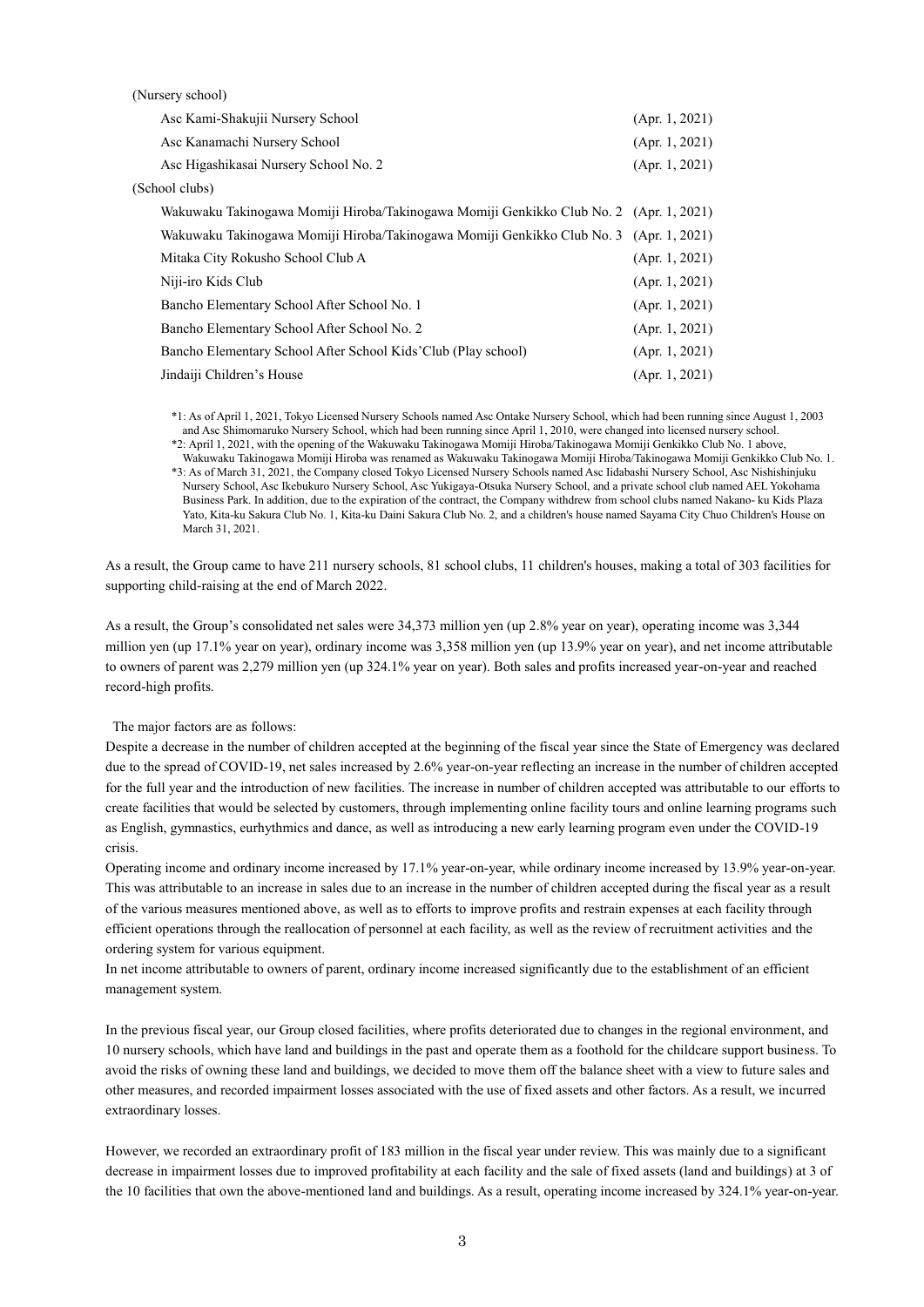With regard to subsidies, etc. received from local governments for rental company housing for nursery school teachers, the amount was previously recorded as "subsidy income" under non-operating income, but from the current fiscal year, such subsidies, etc. are now recorded as "net sales." This change in presentation is due to the fact that the qualitative importance of such subsidies, etc. to the childcare business has increased, and also as a result of confirming and organizing the subsidy system related to the childcare business as a result of investigating and studying the "Accounting Standard for Revenue Recognition: we made the judgment that it would be possible to present the actual status of the business more appropriately if the relevant amounts were recorded in the same category as other subsidies. Due to this change in presentation, reclassification has been made for the previous fiscal year.

#### (2) Summary of financial condition in the current fiscal year

As for the financial position at the end of the current fiscal year, the total assets amounted to 34,274 million yen (up 4,534 million yen from the end of the previous fiscal year).

Current assets totaled 20,931 million yen (up 5,791 million yen), mainly reflecting an increase of 6,275 million yen in cash and deposits, while there were decreases of 300 million yen in accounts receivable.

Fixed assets totaled 13,343 million yen (down 1,257 million yen). This was mainly due to an increase of 70 million yen in investment securities, while there were decreases of 537 million yen in buildings and structures, 337 million yen in construction in progress, 180 million yen in long-term loans receivable, 149 million yen in land.

Total liabilities amounted to 22,299 million yen (up 2,566 million yen).

Current liabilities totaled 7,891 million yen (up 62 million yen). This was mainly due to increases of 361 million yen in provision for bonuses and 89 million yen in income taxes payable, while there were decreases of 194 million yen in current portion of longterm loans payable, 72 million yen in accounts payable-other, 53 million yen in notes and accounts payable-trade, and 50 million yen in other. Fixed liabilities were 14,407 million yen (up 2,504 million yen). This was mainly due to an increase of 2,510 million yen in long- term loans payable.

Total net assets at the end of the current fiscal year totaled 11,975 million yen (up 1,967 million yen). This was mainly due to an increase of 1,938 million yen in retained earnings.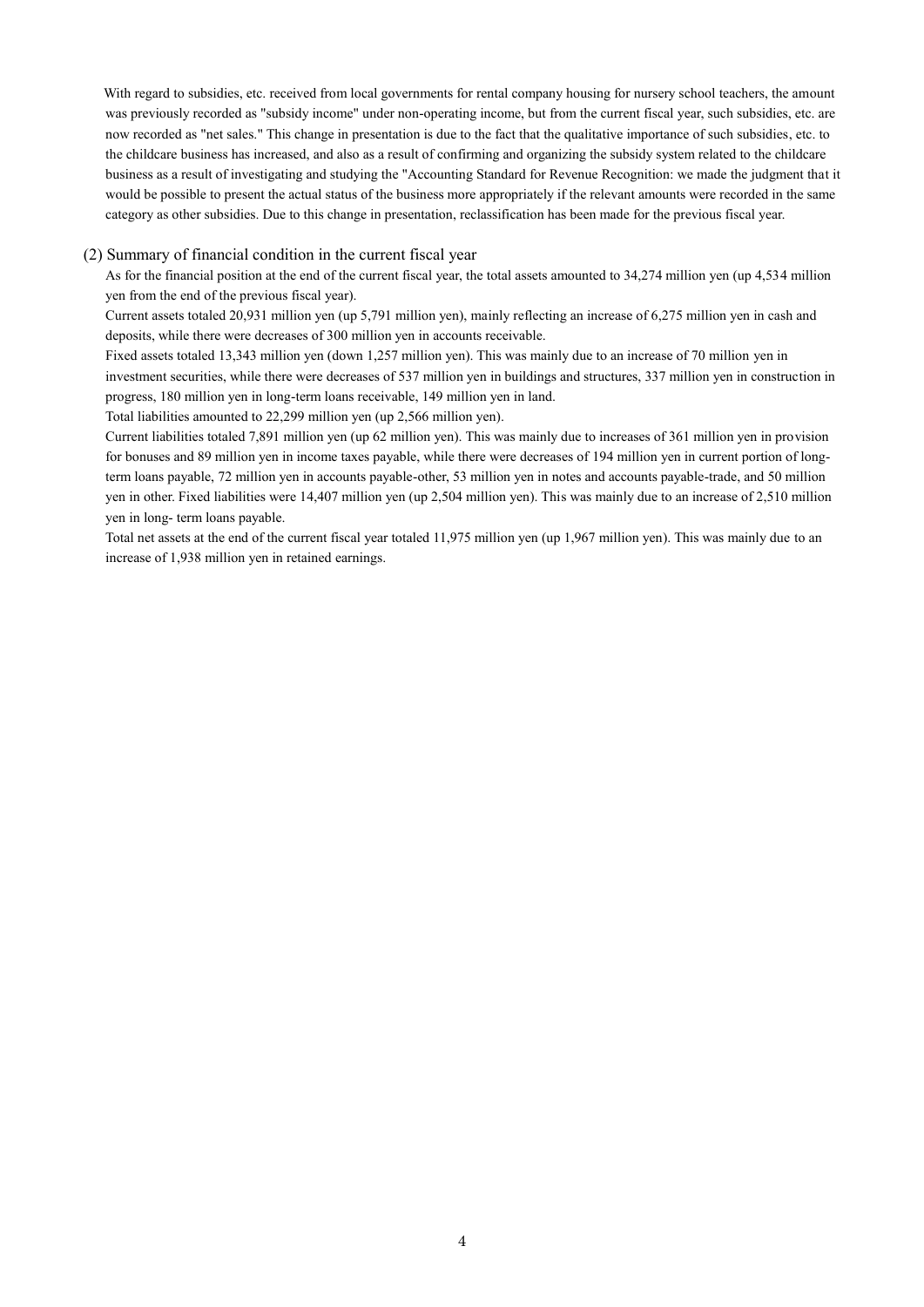#### (3) Summary of cash flow in the current fiscal year

Cash and cash equivalents (hereinafter referred to as "the funds") for the current consolidated fiscal year were 3,884 million yen from the funds obtained through operating activities; 413 million yen obtained through investing activities; and 1,978 million yen obtained through financing activities, totaling 17,296 million yen, up 6,275 million yen from the end of the previous fiscal year. The cash flow situations and their reasons for the current consolidated fiscal year are as follows:

[Cash flows from operating activities]

The funds provided by operating activities were 3,884 million yen (2,469 million yen was provided during the previous consolidated fiscal year).

This was mainly due to income before income taxes and minority interests of 3,495 million yen, depreciation and amortization of 708 million yen, an increase in allowance for bonuses of 361 million yen, a decrease in accounts receivable-other of 300 million yen, and a decrease in other non-current assets of 208 million yen, which were partly offset by income taxes paid of 1,071 million yen, gain on sales of property, plant and equipment of 148 million yen, and a decrease in advances received of 113 million yen. [Cash flows from investing activities]

The funds provided by investing activities were 413 million yen (190 million yen during the previous consolidated fiscal year). This was mainly due to proceeds from sales of property, plant and equipment of 461 million yen, proceeds from receipt of subsidy of 449 million yen, and proceeds from collection of long-term loans receivable of 277 million yen, while there were payments for purchase of property, plant and equipment of 687 million yen, other payments of 72 million yen, and payments for guarantee deposits of 37 million yen.

[Cash flows from financing activities]

The funds provided by financing activities were 1,978 million yen (2,155 million yen during the previous consolidated fiscal year). This was mainly due to the following: proceeds from long-term loans payable of 6,030 million yen, repayment of long-term loans payable of 3,714 million yen, and cash dividends paid of 338 million yen.

|                                                             | FY3/20 | FY3/21 | FY3/22 |
|-------------------------------------------------------------|--------|--------|--------|
| Shareholders' equity ratio (%)                              | 36.9   | 33.7   | 34.9   |
| Shareholders' equity ratio against<br>current price $(\% )$ | 86.7   | 83.8   | 55.4   |
| Cash flow to interest-bearing debts<br>ratio (years)        | 4.8    | 5.5    | 4.1    |
| Interest coverage ratio $(x)$                               | 38.8   | 41.6   | 54.8   |

The related index of our Group's cash flow is as follows:

Notes: Shareholders' equity ratio = shareholders' equity/total assets

Shareholders' equity ratio against current price = total current stock price/total assets Cash flow to interest-bearing debts ratio = interest-bearing debts/cash flow

Cash flow to interest-bearing debts ratio = interest-bearing debts/cash flow Interest coverage ratio = cash flow/interest payment.

[Note 1] All calculated based on consolidated financial amounts.

[Note 2] Total current stock price calculated based on the total number of stocks issued minus treasury shares.

[Note 3] Cash flow here signifies operating cash flow.

[Note 4] Interest-bearing debts here include all the debts that incur interests and appropriated on the consolidated balance sheet.

#### (4) Future outlook

Looking ahead, we anticipate an increase in the number of dual-income households, problems with children on waiting lists in some areas, a continuing shortage of childcare workers, a further acceleration of the declining birthrate society due to a sharp drop in the birth rate, and continued uncertainty about the future due to the spread of COVID-19. Under such circumstances, rather than prioritizing quantitative expansion through the opening of new facilities, we must transform ourselves into "facilities that would be selected by customers" by further improving the quality of our childcare support in response to changes in the social environment and the needs of parents. Taking advantage of this situation, we will make our efforts by setting more attainable management targets in the medium-term plan.

Our Group's medium-term management plan will be revised on a rolling basis based on the conditions in the previous fiscal year. At the same time, we will continue to take advantage of changes in the social environment and maintain the management policies formulated in the previous fiscal year with the key objectives of "improve profitability and efficiency," "improve soundness," and "improve growth potential." We will effectively allocate and invest management resources to build a solid management foundation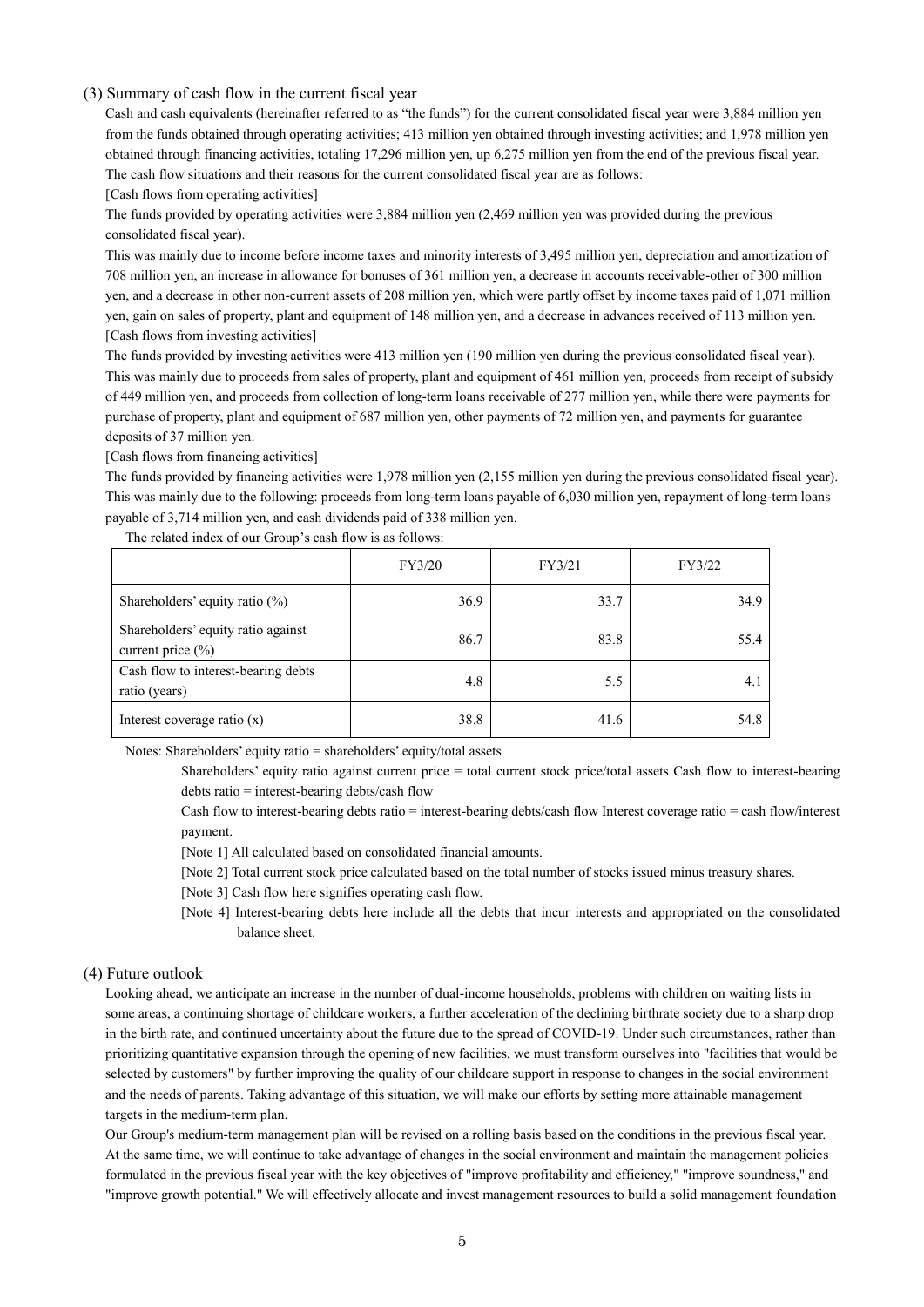and aim for sustainable growth through the creation of new businesses.

Specifically, with DX as the pillar of reform to respond to changes in the social environment, in terms of "improve profitability and efficiency," we will take these initiatives: improve early learning to increase the number of children accepted at existing childcare support facilities as our existing business, develop and introduce new content, improve profitability by further optimizing staffing. With regard to "improve soundness", we will expand our human resource education and training systems as the key to childcare support is "human resources." At the same time, we will improve the sophistication of operations by improving operational efficiency. In addition, we will further improve the quality of our childcare support and promote the creation of facilities that would be selected by customers by disseminating and implementing both internally and externally the Group's Management Philosophy, Corporate Message, Operational Philosophy, Childcare and Nurturing Philosophy, and Childcare and Nurturing Policy, which were renewed and formulated last year.

In terms of "improve growth potential," we launched a new business, "codomel," a child-raising support platform. This is an online matching service where users sell and purchase reused products, mainly baby items, clothing, and other child-raising related items. Going forward, in addition to collaborating with various companies, we will expand our services not only domestically but also globally, including BtoC business that provides various services and BtoB business that introduces and dispatches professional human resources and provides on-demand broadcasting of professional training programs, etc.

In addition, the Group has provided support for children with developmental concerns through its response to developmental support services and providing visiting support services at childcare facilities. To expand support for children with potential developmental disabilities, we will develop a new business of multi-functional facilities and visiting services based on our experience in providing highly specialized developmental support based on our expertise in childcare support. We will provide such childcare support that is closer to more children and their parents.

For the above reasons, as for the consolidated performance for the next fiscal year, the Company forecasts net sales of 35,640 million yen (up 3.7% year on year), operating income of 3,560 million yen (up 6.4%), ordinary income of 3,580 million yen (up 6.6%), and net income attributable to owners of parent was 2,325 million yen (up 2.0%).

The following is a breakdown of the childcare facilities that the Group has entrusted with the opening of new facilities during the fiscal year ended March 2022 and has started new operations on April 1, 2022.

| (Nursery school) |  |
|------------------|--|
|------------------|--|

| Asc Musashi-Koganei Minamiguchi Nursery School              | (Apr. 1, 2022) |
|-------------------------------------------------------------|----------------|
| Mitaka City Flexible Childcare Center Hinata                | (Apr. 1, 2022) |
|                                                             |                |
| (School club/Children's house)                              |                |
| Takenotsuka School Club                                     | (Apr. 1, 2022) |
| Takaban Elementary School Club                              | (Apr. 1, 2022) |
| Wakuwaku Nishi-Ukima Hiroba/Nishi-Ukima Club No. 1          | (Apr. 1, 2022) |
| Wakuwaku Nishi-Ukima Hiroba/Nishi-Ukima Club No. 2          | (Apr. 1, 2022) |
| Wakuwaku Nishi-Ukima Hiroba/Nishi-Ukima Club No. 3          | (Apr. 1, 2022) |
| Wakuwaku Akabane Hiroba/Akabane Children's Club No. 1       | (Apr. 1, 2022) |
| Wakuwaku Akabane Hiroba/Akabane Children's Club No. 2       | (Apr. 1, 2022) |
| Wakuwaku Akabane Hiroba/Akabane Children's Club No. 3       | (Apr. 1, 2022) |
| Wakuwaku Kirigaoka-sato Hiroba/Kirigaoka-satokko Club No. 1 | (Apr. 1, 2022) |
| Wakuwaku Kirigaoka-sato Hiroba/Kirigaoka-satokko Club No. 2 | (Apr. 1, 2022) |
| Wakuwaku Kirigaoka-sato Hiroba/Kirigaoka-satokko Club No. 3 | (Apr. 1, 2022) |
|                                                             |                |

<sup>\*1: &</sup>quot;Mitaka City Part-time Childcare Center Hinata" began operation on May 1, 2022.

<sup>\*2:</sup> As of March 31, 2022, the Company closed Tokyo Licensed Nursery Schools named Asc Itabashi-honcho Nursery School, Asc Shiodome Nursery School, Asc Takadanobaba Nursery School, Asc Yanokuchi Nursery School.

In addition, due to the expiration of the contract, the Company withdrew from school clubs named Rinsen Elementary School After School Club, Hiroo Elementary School After School Club, Sarugaku Elementary School After School Club, and a children's house named Fukuro Children's House on March 31, 2022.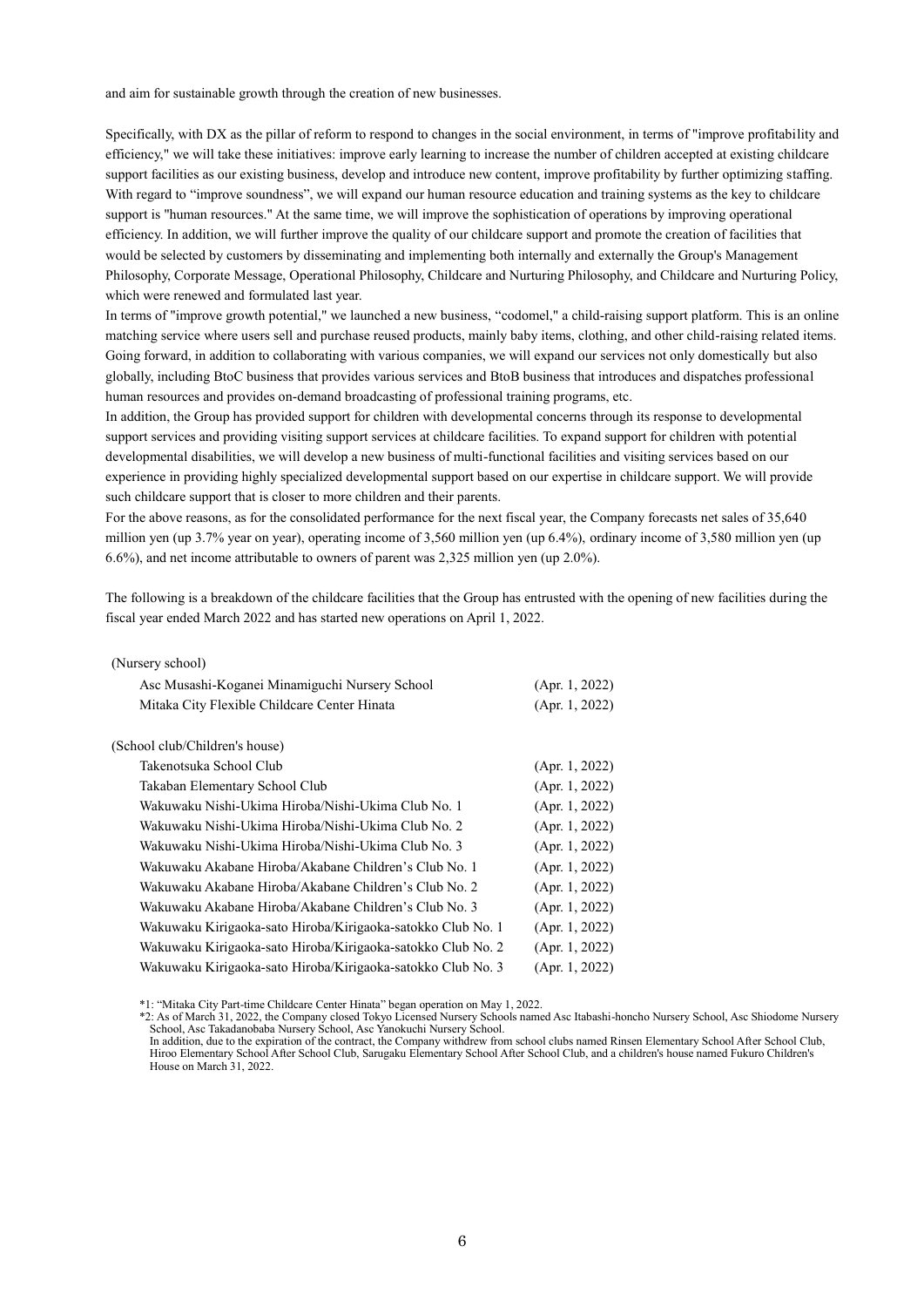## 2. Basic Policies regarding the Selection of Accounting Standards

Our Group produces the financial statements based on the Japanese standard, while taking into consideration the comparabilities of various financial statement terms as well as those of various companies. Incidentally, the application of international accounting standards will be appropriately enforced, in consideration of various situations inside and outside Japan.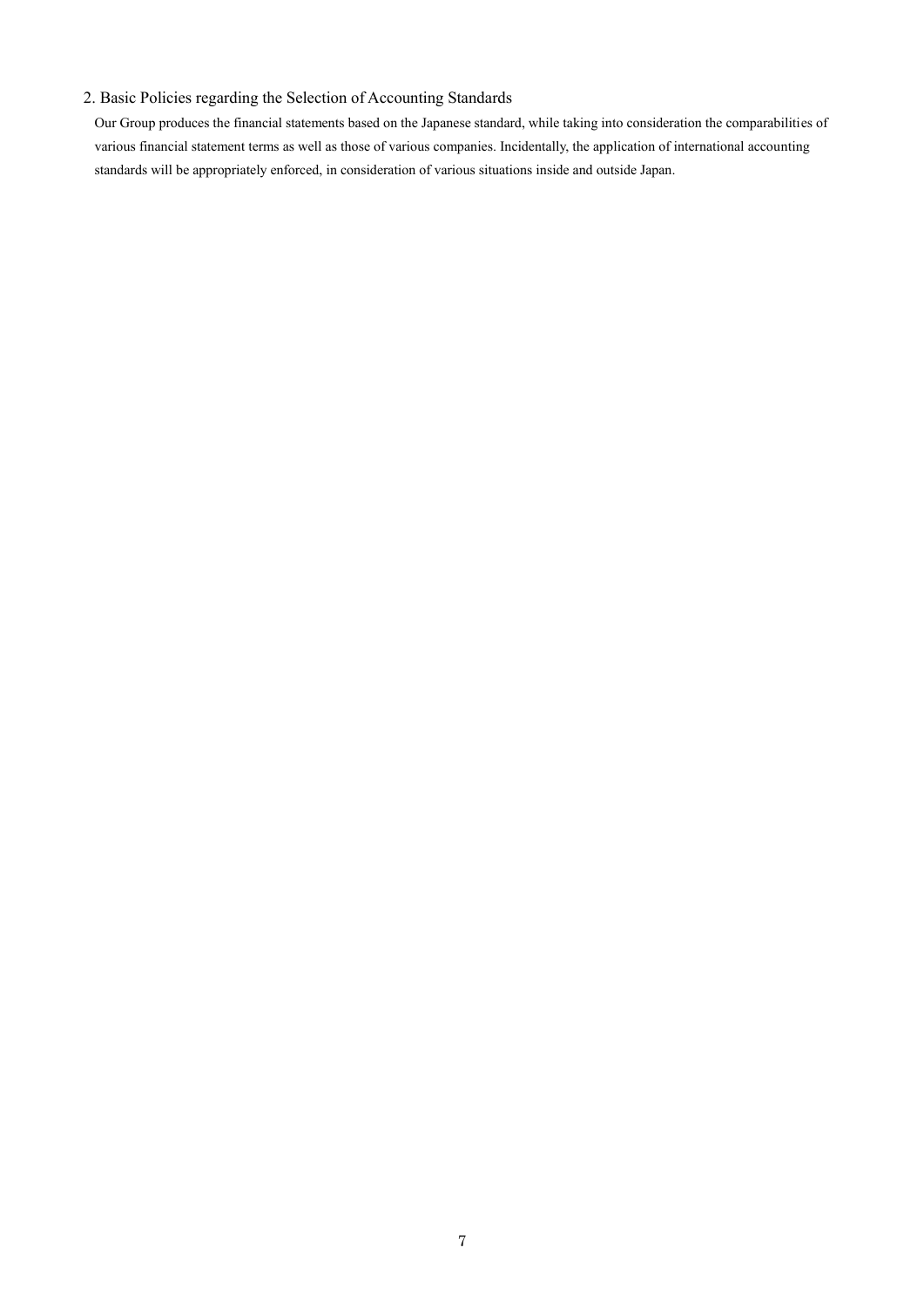# 3. [Consolidated Financial Statements and Major Notes]

(1) [Consolidated Balance Sheet]

|                                         |                                          | (Thousand yen)                          |
|-----------------------------------------|------------------------------------------|-----------------------------------------|
|                                         | Previous Fiscal Year<br>(March 31, 2021) | Current Fiscal Year<br>(March 31, 2022) |
| Assets                                  |                                          |                                         |
| Current assets                          |                                          |                                         |
| Cash and deposits                       | 11,020,922                               | 17,296,668                              |
| Notes and accounts receivable-trade     | 88,259                                   | 68,650                                  |
| Inventories                             | 167,481                                  | 63,900                                  |
| Accounts receivable - other             | 3,009,655                                | 2,708,806                               |
| Other                                   | 858,136                                  | 794,924                                 |
| Allowance for doubtful accounts         | $-5,057$                                 | $-1,766$                                |
| Total current assets                    | 15,139,399                               | 20,931,185                              |
| <b>Fixed assets</b>                     |                                          |                                         |
| Property, plant and equipment           |                                          |                                         |
| Buildings and structures                | 12,853,109                               | 12,326,804                              |
| Accumulated depreciation and impairment | $-7,439,556$                             | $-7,450,666$                            |
| Buildings and structures, net           | 5,413,552                                | 4,876,138                               |
| Machinery, equipment and vehicles       | 203                                      | 203                                     |
| Accumulated depreciation                | $-92$                                    | $-121$                                  |
| Machinery, equipment and vehicles, net  | 111                                      | 82                                      |
| Tools, furniture and fixtures           | 998,658                                  | 1,106,051                               |
| Accumulated depreciation and impairment | $-770,948$                               | $-820,246$                              |
| Tools, furniture and fixtures, net      | 227,710                                  | 285,804                                 |
| Land                                    | 585,678                                  | 435,909                                 |
| Construction in progress                | 474,178                                  | 137,030                                 |
| Total tangible fixed assets             | 6,701,231                                | 5,734,966                               |
| Intangible assets                       |                                          |                                         |
| Goodwill                                | 167,122                                  | 136,736                                 |
| Other                                   | 47,307                                   | 37,904                                  |
| Total intangible assets                 | 214,430                                  | 174,640                                 |
| Investments and other assets            |                                          |                                         |
| Investment securities                   | 382,394                                  | 453,084                                 |
| Long-term loans receivable              | 3,170,376                                | 2,989,672                               |
| Guarantee deposits                      | 1,906,868                                | 1,903,902                               |
| Deferred tax assets                     | 1,631,311                                | 1,579,652                               |
| Other                                   | 603,466                                  | 513,833                                 |
| Allowance for doubtful accounts         | $-8,871$                                 | $-6,123$                                |
| Total investments and other assets      | 7,685,546                                | 7,434,021                               |
| Total fixed assets                      | 14,601,208                               | 13,343,629                              |
| Total assets                            | 29,740,607                               | 34,274,814                              |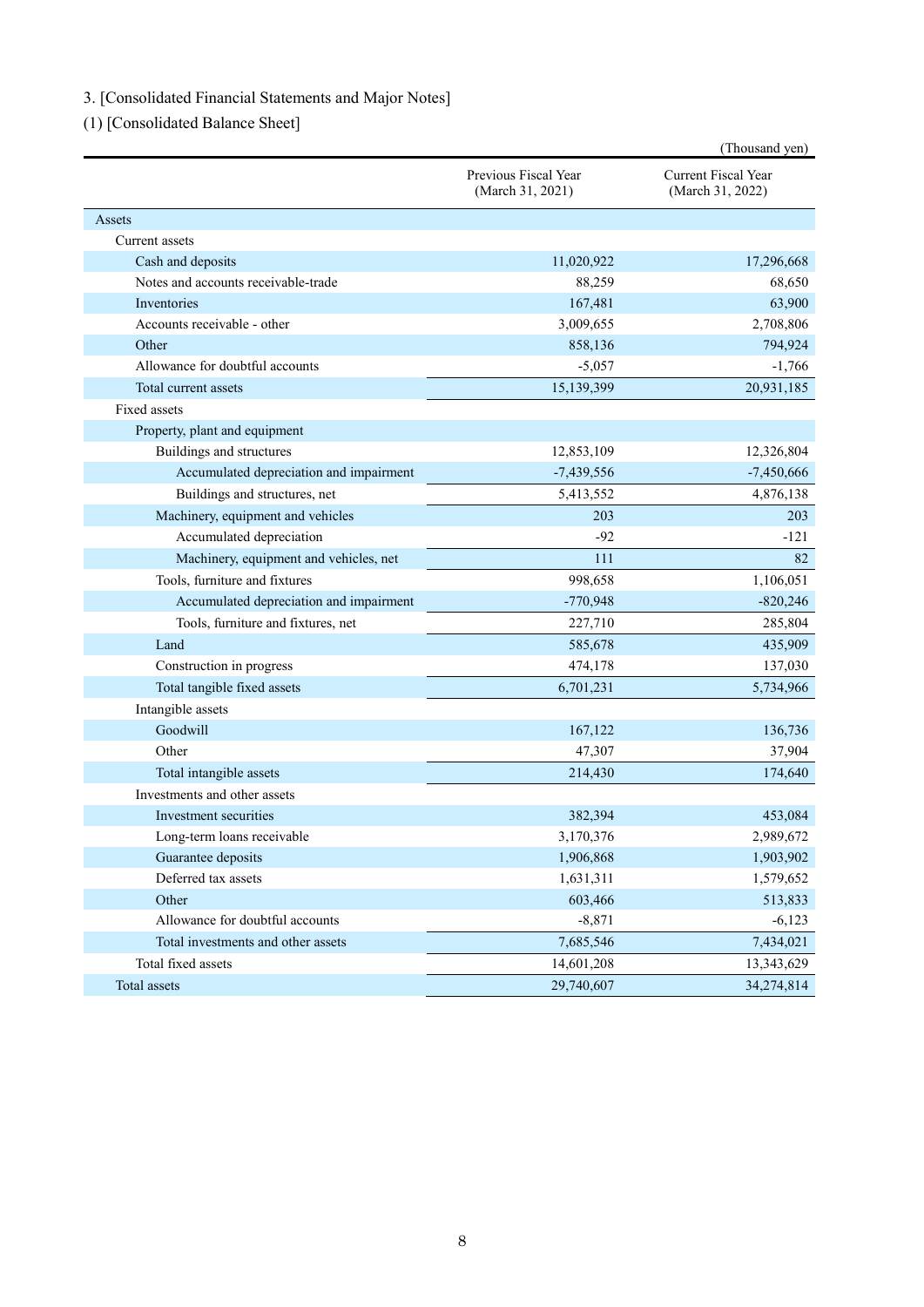|                                                          |                                          | (Thousand yen)                                 |
|----------------------------------------------------------|------------------------------------------|------------------------------------------------|
|                                                          | Previous Fiscal Year<br>(March 31, 2021) | <b>Current Fiscal Year</b><br>(March 31, 2022) |
| Liabilities                                              |                                          |                                                |
| Current liabilities                                      |                                          |                                                |
| Notes and accounts payable-trade                         | 219,266                                  | 165,552                                        |
| Current portion of long-term loans payable               | 3,307,412                                | 3,113,291                                      |
| Accounts payable - other                                 | 1,634,568                                | 1,561,978                                      |
| Income taxes payable                                     | 551,678                                  | 641,517                                        |
| Accrued consumption taxes                                | 160,836                                  | 143,892                                        |
| Reserve for bonuses                                      | 544,474                                  | 906,420                                        |
| Asset retirement obligation                              | 51,900                                   | 49,652                                         |
| Other                                                    | 1,359,619                                | 1,309,498                                      |
| Total current liabilities                                | 7,829,755                                | 7,891,803                                      |
| <b>Fixed liabilities</b>                                 |                                          |                                                |
| Long-term debt                                           | 10,305,896                               | 12,816,466                                     |
| Retirement benefit liability                             | 839,667                                  | 940,313                                        |
| Asset retirement obligation                              | 747,503                                  | 647,127                                        |
| Other                                                    | 10,012                                   | 3,650                                          |
| Total fixed liabilities                                  | 11,903,079                               | 14,407,557                                     |
| <b>Total liabilities</b>                                 | 19,732,834                               | 22,299,361                                     |
| Net assets                                               |                                          |                                                |
| Shareholders' equity                                     |                                          |                                                |
| Capital                                                  | 1,603,955                                | 1,603,955                                      |
| Capital surplus                                          | 1,449,544                                | 1,449,544                                      |
| Retained earnings                                        | 7,178,942                                | 9,117,409                                      |
| Treasury stock                                           | $-107,515$                               | $-107,515$                                     |
| Total shareholders' equity                               | 10,124,926                               | 12,063,393                                     |
| Accumulated other comprehensive income                   |                                          |                                                |
| Valuation difference on available-for-sale<br>securities | $-84,960$                                | $-49,918$                                      |
| Deferred gains or losses on ledges                       | $-6,948$                                 | $-2,533$                                       |
| Remeasurements of defined benefit plans                  | $-25,245$                                | $-35,488$                                      |
| Total accumulated other comprehensive income             | $-117,154$                               | $-87,940$                                      |
| Total net assets                                         | 10,007,772                               | 11,975,452                                     |
| Total liabilities and net assets                         | 29,740,607                               | 34,274,814                                     |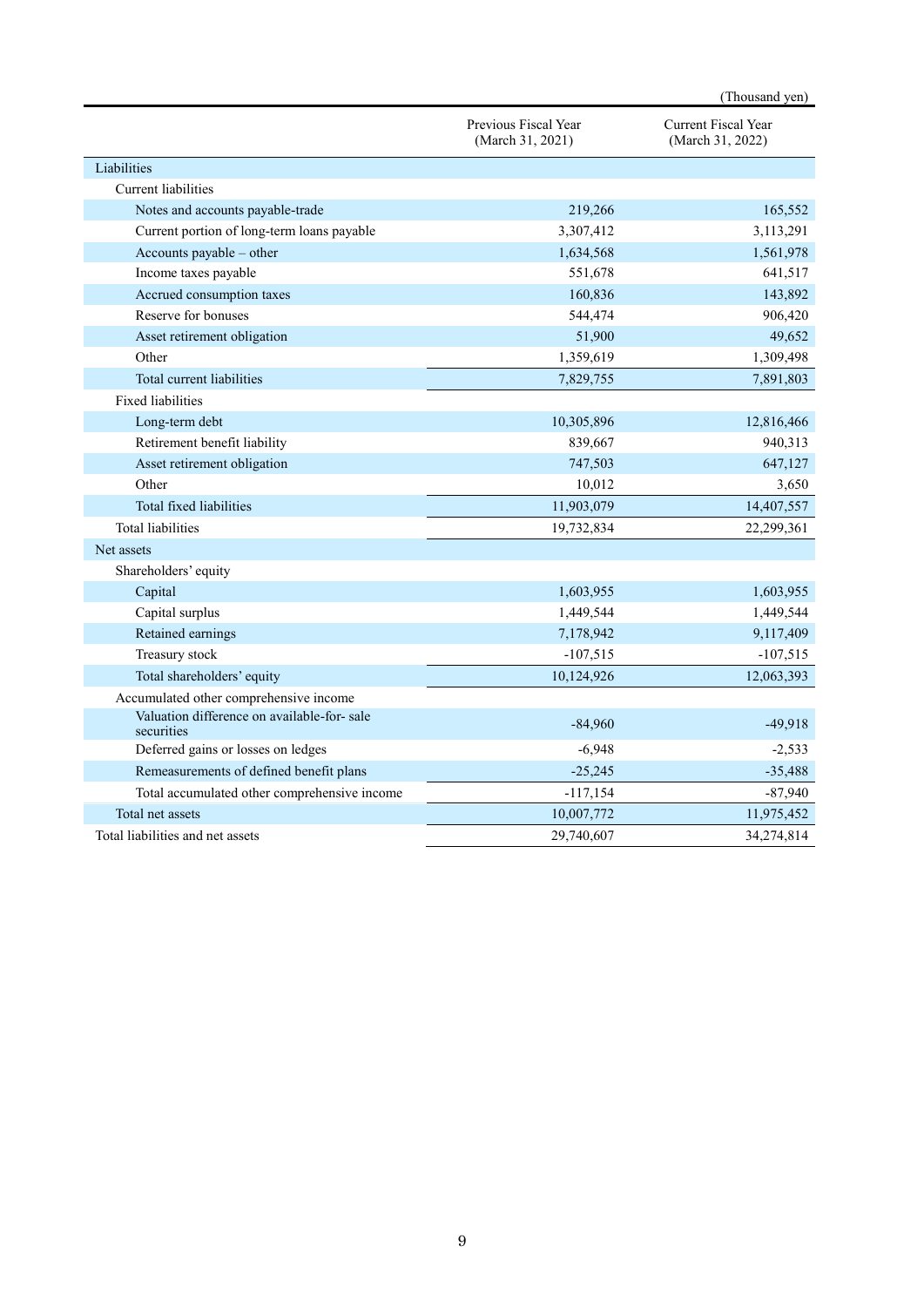# (2) [Consolidated Statement of Income and Consolidated Statement of Comprehensive Income]

[Consolidated Statement of Income]

|                                                   |                                                             | (Thousand yen)                                            |
|---------------------------------------------------|-------------------------------------------------------------|-----------------------------------------------------------|
|                                                   | Previous Fiscal Year<br>(Apr. 1, 2020)<br>- March 31, 2021) | Current Fiscal Year<br>(Apr. 1, 2021<br>- March 31, 2022) |
| Net sales                                         | 33,500,908                                                  | 34,373,668                                                |
| Cost of sales                                     | 27,687,332                                                  | 28,052,451                                                |
| Gross profit                                      | 5,813,575                                                   | 6,321,216                                                 |
| Selling, general and administrative expenses      | 2,956,223                                                   | 2,976,295                                                 |
| Operating income                                  | 2,857,352                                                   | 3,344,921                                                 |
| Non-operating income                              |                                                             |                                                           |
| Interest income                                   | 89,805                                                      | 77,203                                                    |
| Other                                             | 84,132                                                      | 25,225                                                    |
| Total non-operating income                        | 173,938                                                     | 102,429                                                   |
| Non-operating expenses                            |                                                             |                                                           |
| Interest expenses                                 | 58,203                                                      | 69,138                                                    |
| Handicapped employment levy                       | 9,550                                                       | 13,500                                                    |
| Other                                             | 15,729                                                      | 6,115                                                     |
| Total non-operating expenses                      | 83,482                                                      | 88,754                                                    |
| Ordinary income                                   | 2,947,807                                                   | 3,358,596                                                 |
| Extraordinary income                              |                                                             |                                                           |
| Gain on sales of fixed assets                     | 3,606                                                       | 148,715                                                   |
| Gain on reversal of asset retirement obligations  | 11,100                                                      | 34,896                                                    |
| Gain on sales of affiliates                       | 13,735                                                      |                                                           |
| Recoveries of written off receivables             | 5,866                                                       |                                                           |
| Extraordinary income                              | 34,308                                                      | 183,611                                                   |
| <b>Extraordinary</b> loss                         |                                                             |                                                           |
| Loss (gain) on retirement of fixed assets         | 3,648                                                       | 389                                                       |
| Impairment loss (on facilities)                   | 2,020,772                                                   | 43,610                                                    |
| Loss on sales of investment securities            | 67,718                                                      | 3,052                                                     |
| Total extraordinary loss                          | 2,092,140                                                   | 47,051                                                    |
| Income before income taxes and minority interests | 889,976                                                     | 3,495,156                                                 |
| Corporate, inhabitant and enterprise taxes        | 936,449                                                     | 1,175,928                                                 |
| Income taxes-deferred                             | $-584,017$                                                  | 39,633                                                    |
| Total income tax                                  | 352,431                                                     | 1,215,561                                                 |
| Net income                                        | 537,544                                                     | 2,279,594                                                 |
| Net income attributable to owners of parent       | 537,544                                                     | 2,279,594                                                 |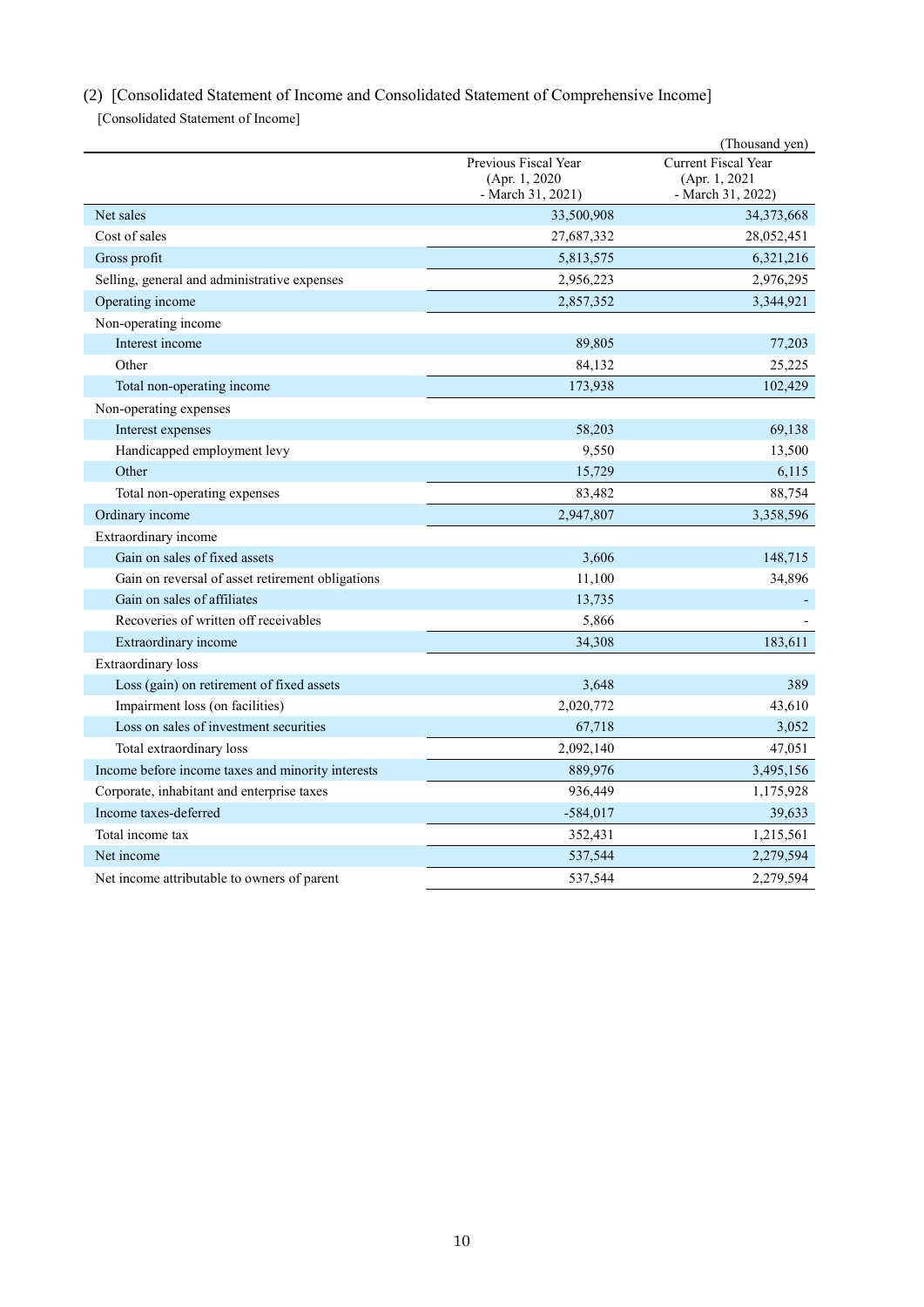### [Consolidated Statement of Comprehensive Income]

|                                                       |                                                             | (Thousand yen)                                             |
|-------------------------------------------------------|-------------------------------------------------------------|------------------------------------------------------------|
|                                                       | Previous Fiscal Year<br>(Apr. 1, 2020)<br>- March 31, 2021) | Current Fiscal Year<br>(Apr. 1, 2021)<br>- March 31, 2022) |
| Net income                                            | 537,544                                                     | 2,279,594                                                  |
| Total accumulated other comprehensive income          |                                                             |                                                            |
| Valuation difference on available-for-sale securities | 139,477                                                     | 35,041                                                     |
| Deferred gains or losses on ledges                    | $-1,410$                                                    | 4,415                                                      |
| Foreign currency translation adjustments              | $-2,610$                                                    |                                                            |
| Remeasurements of defined benefit plans               | 39,650                                                      | $-10,242$                                                  |
| Total other comprehensive income                      | 175,107                                                     | 29,214                                                     |
| Comprehensive income                                  | 712,651                                                     | 2,308,808                                                  |
| <b>Breakdown</b>                                      |                                                             |                                                            |
| Comprehensive income attributable to owners of parent | 712,651                                                     | 2,308,808                                                  |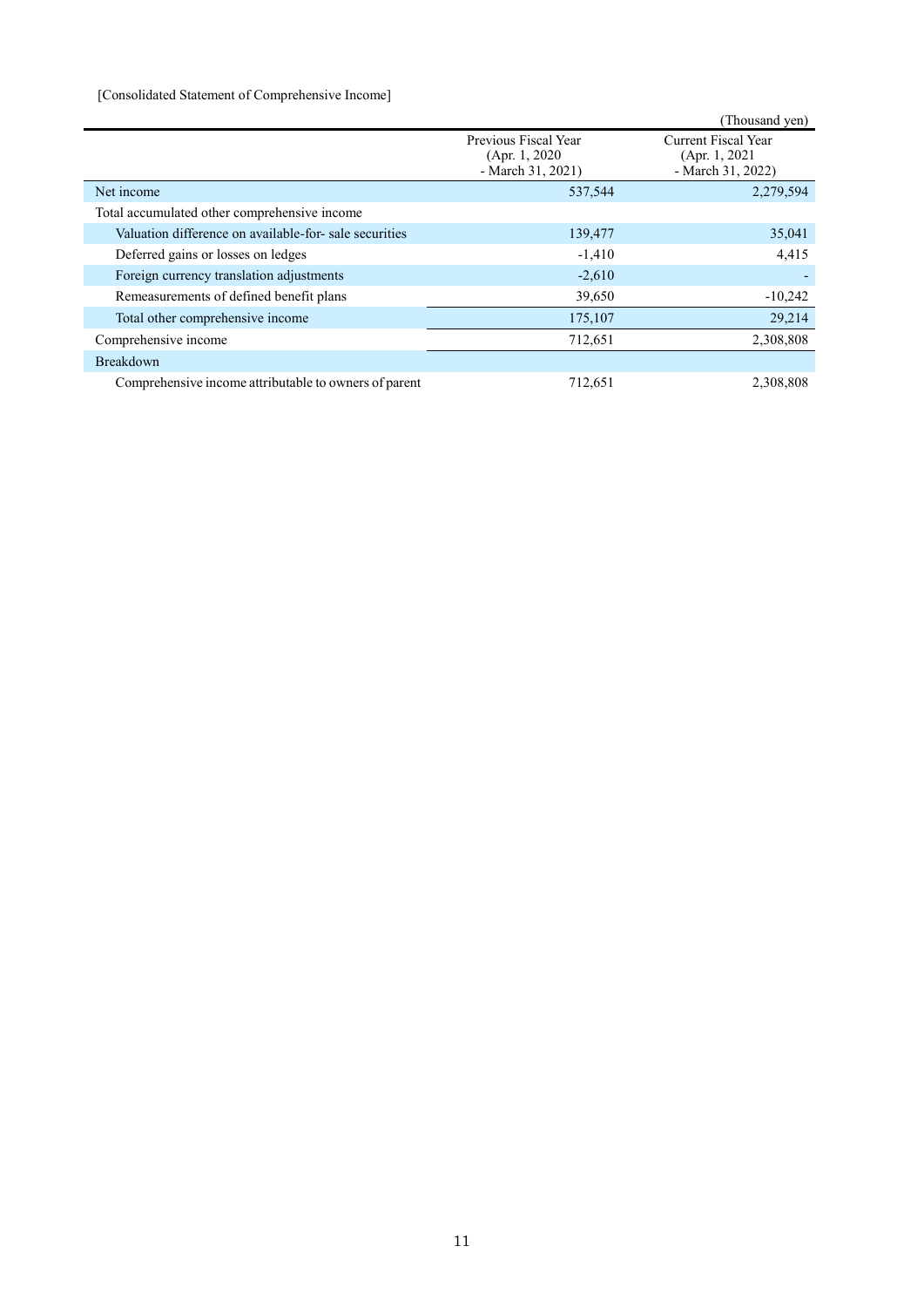# (3) [Consolidated Statements of Changes in Shareholders' Equity]

Previous Fiscal Year (April 1, 2020 – March 31, 2021)

|                                                            |                          |                                                        |                      |                          | (Thousand yen) |  |  |
|------------------------------------------------------------|--------------------------|--------------------------------------------------------|----------------------|--------------------------|----------------|--|--|
|                                                            |                          |                                                        | Shareholders' equity |                          |                |  |  |
|                                                            | Capital                  | Retained earnings<br>Treasury stock<br>Capital surplus |                      |                          |                |  |  |
| Balance at the beginning<br>of current period              | 1,603,955                | 1,449,544                                              | 6,982,526            | $-107,515$               | 9,928,510      |  |  |
| Changes of items during<br>the period                      |                          |                                                        |                      |                          |                |  |  |
| Dividends from surplus                                     |                          |                                                        | $-341,127$           |                          | $-341,127$     |  |  |
| Net income attributable<br>to owners of parent             |                          |                                                        | 537,544              |                          | 537,544        |  |  |
| Net changes of items<br>other than shareholders'<br>equity |                          |                                                        |                      |                          |                |  |  |
| Total changes of items<br>during the period                | $\overline{\phantom{0}}$ | $\overline{\phantom{a}}$                               | 196,416              | $\overline{\phantom{a}}$ | 196,416        |  |  |
| Balance at the end of<br>current period                    | 1,603,955                | 1,449,544                                              | 7,178,942            | $-107,515$               | 10,124,926     |  |  |

|                                                            | Accumulated other comprehensive income                       |                                       |                                                |                                               |                                                       |                  |
|------------------------------------------------------------|--------------------------------------------------------------|---------------------------------------|------------------------------------------------|-----------------------------------------------|-------------------------------------------------------|------------------|
|                                                            | Valuation difference<br>on available-for-<br>sale securities | Deferred gains or<br>losses on ledges | Foreign currency<br>translation<br>adjustments | Remeasurements of<br>defined benefit<br>plans | Total accumulated<br>other<br>comprehensive<br>income | Total net assets |
| Balance at the beginning<br>of current period              | $-224,438$                                                   | $-5,537$                              | 2,610                                          | $-64,895$                                     | $-292,261$                                            | 9,636,249        |
| Changes of items during<br>the period                      |                                                              |                                       |                                                |                                               |                                                       |                  |
| Dividends from surplus                                     |                                                              |                                       |                                                |                                               |                                                       | $-341,127$       |
| Net income attributable<br>to owners of parent             |                                                              |                                       |                                                |                                               |                                                       | 537,544          |
| Net changes of items<br>other than shareholders'<br>equity | 139,477                                                      | $-1,410$                              | $-2,610$                                       | 39,650                                        | 175,107                                               | 175,107          |
| Total changes of items<br>during the period                | 139,477                                                      | $-1,410$                              | $-2,610$                                       | 39,650                                        | 175,107                                               | 371,523          |
| Balance at the end of<br>current period                    | $-84,960$                                                    | $-6,948$                              |                                                | $-25,245$                                     | $-117,154$                                            | 10,007,772       |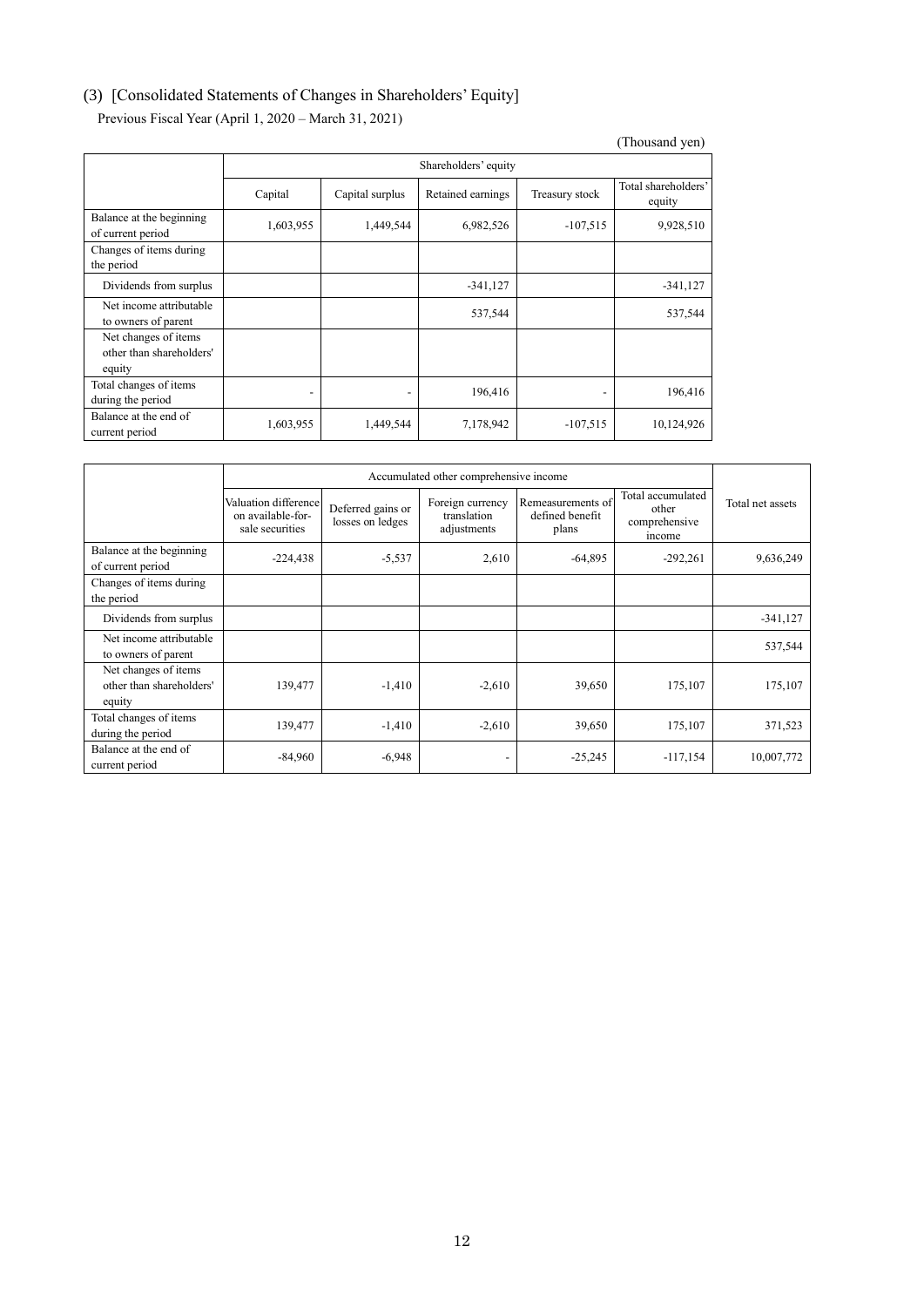## Previous Fiscal Year (April 1, 2021 – March 31, 2022)

|                                                            |                          |                          |                      |                          | (Thousand yen)                |
|------------------------------------------------------------|--------------------------|--------------------------|----------------------|--------------------------|-------------------------------|
|                                                            |                          |                          | Shareholders' equity |                          |                               |
|                                                            | Capital                  | Capital surplus          | Retained earnings    | Treasury stock           | Total shareholders'<br>equity |
| Balance at the beginning<br>of current period              | 1,603,955                | 1,449,544                | 7,178,942            | $-107,515$               | 10,124,926                    |
| Changes of items during<br>the period                      |                          |                          |                      |                          |                               |
| Dividends from surplus                                     |                          |                          | $-341,127$           |                          | $-341,127$                    |
| Net income attributable<br>to owners of parent             |                          |                          | 2,279,594            |                          | 2,279,594                     |
| Net changes of items<br>other than shareholders'<br>equity |                          |                          |                      |                          |                               |
| Total changes of items<br>during the period                | $\overline{\phantom{a}}$ | $\overline{\phantom{a}}$ | 1,938,466            | $\overline{\phantom{a}}$ | 1,938,466                     |
| Balance at the end of<br>current period                    | 1,603,955                | 1,449,544                | 9,117,409            | $-107,515$               | 12,063,393                    |

|                                                            | Accumulated other comprehensive income                       |                                       |                                                |                                               |                                                       |                  |
|------------------------------------------------------------|--------------------------------------------------------------|---------------------------------------|------------------------------------------------|-----------------------------------------------|-------------------------------------------------------|------------------|
|                                                            | Valuation difference<br>on available-for-<br>sale securities | Deferred gains or<br>losses on ledges | Foreign currency<br>translation<br>adjustments | Remeasurements of<br>defined benefit<br>plans | Total accumulated<br>other<br>comprehensive<br>income | Total net assets |
| Balance at the beginning<br>of current period              | $-84,960$                                                    | $-6,948$                              |                                                | $-25,245$                                     | $-117,154$                                            | 10,007,772       |
| Changes of items during<br>the period                      |                                                              |                                       |                                                |                                               |                                                       |                  |
| Dividends from surplus                                     |                                                              |                                       |                                                |                                               |                                                       | $-341,127$       |
| Net income attributable<br>to owners of parent             |                                                              |                                       |                                                |                                               |                                                       | 2,279,594        |
| Net changes of items<br>other than shareholders'<br>equity | 35,041                                                       | 4,415                                 |                                                | $-10,242$                                     | 29,214                                                | 29,214           |
| Total changes of items<br>during the period                | 35,041                                                       | 4,415                                 | $\overline{\phantom{0}}$                       | $-10,242$                                     | 29,214                                                | 1,967,680        |
| Balance at the end of<br>current period                    | -49,918                                                      | $-2,533$                              |                                                | $-35,488$                                     | $-87,940$                                             | 11,975,452       |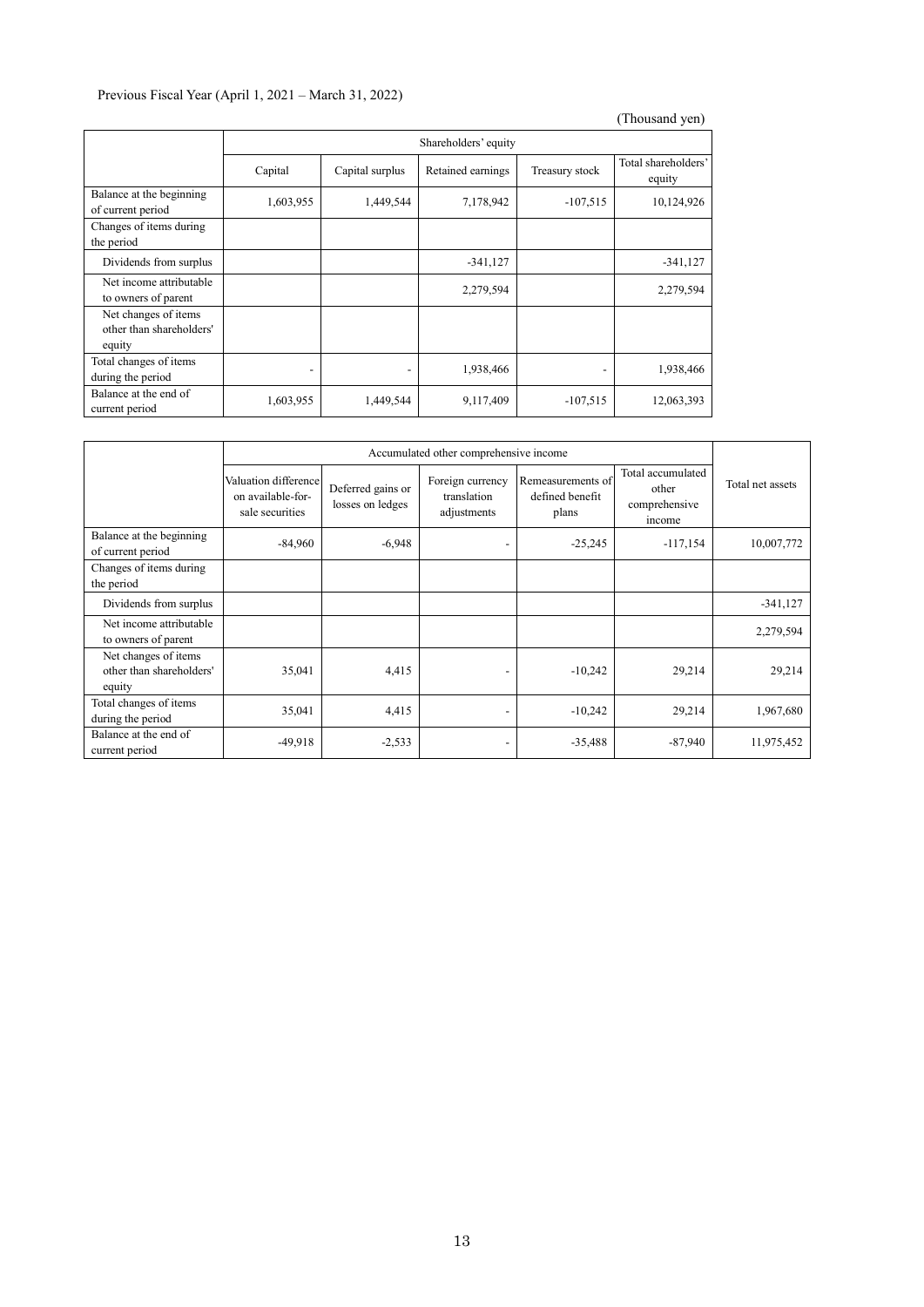# (4) [Consolidated Statement of Cash Flows]

|                                                                         |                                                             | (Thousand yen)                                                    |
|-------------------------------------------------------------------------|-------------------------------------------------------------|-------------------------------------------------------------------|
|                                                                         | Previous Fiscal Year<br>(Apr. 1, 2020)<br>- March 31, 2021) | <b>Current Fiscal Year</b><br>(Apr. 1, 2021)<br>- March 31, 2022) |
| Net cash provided by (used in) operating activities                     |                                                             |                                                                   |
| Income before income taxes and minority interests                       | 889,976                                                     | 3,495,156                                                         |
| Depreciation and amortization                                           | 729,258                                                     | 708,752                                                           |
| Amortization of goodwill                                                | 30,385                                                      | 30,385                                                            |
| Increase (decrease) in allowance for doubtful accounts                  | 4,068                                                       | $-6,039$                                                          |
| Increase (decrease) in provision for bonuses                            | $-10,361$                                                   | 361,945                                                           |
| Increase (decrease) in liabilities relating to retirement<br>benefits   | 143,058                                                     | 85,032                                                            |
| Loss (gain) on sale of investment securities                            | 67,718                                                      | 3,052                                                             |
| Interest and dividends income                                           | $-89,805$                                                   | $-77,203$                                                         |
| Interest expenses                                                       | 58,203                                                      | 69,138                                                            |
| Loss (gain) on retirement of fixed assets                               | 3,648                                                       | 389                                                               |
| Loss (gain) on sales of fixed assets                                    | $-3,606$                                                    | $-148,715$                                                        |
| Gain on reversal of asset retirement obligations                        | $-11,100$                                                   | $-34,896$                                                         |
| Gain on sales of affiliates                                             | $-13,735$                                                   |                                                                   |
| Recoveries of written off receivables                                   | $-5,866$                                                    |                                                                   |
| Impairment loss                                                         | 2,020,772                                                   | 43,610                                                            |
| Decrease (increase) in notes and accounts receivable-<br>trade          | $-14,075$                                                   | 19,608                                                            |
| Decrease (increase) in inventories                                      | $-56,221$                                                   | 103,580                                                           |
| Decrease (increase) in accounts receivable - other                      | $-592,079$                                                  | 300,848                                                           |
| Decrease (increase) in accrued consumption taxes                        | 89,524                                                      | 13,275                                                            |
| Decrease (increase) in notes and accounts payable-<br>trade             | 19,429                                                      | $-53,713$                                                         |
| Decrease (increase) in accounts payable - other and<br>accrued expenses | $-9,876$                                                    | $-55,507$                                                         |
| Increase (decrease) in accrued consumption taxes                        | 43,210                                                      | $-16,943$                                                         |
| Increase (decrease) in advances received                                | $-117,554$                                                  | $-113,090$                                                        |
| Decrease (increase) in other current assets                             | $-39,341$                                                   | 88,986                                                            |
| Decrease (increase) in other fixed assets                               | 158,109                                                     | 208,446                                                           |
| Increase (decrease) in other current liabilities                        | 28,122                                                      | $-5,068$                                                          |
| Increase (decrease) in other fixed liabilities                          | 3,033                                                       | 5,553                                                             |
| Subtotal                                                                | 3,324,895                                                   | 5,026,584                                                         |
| Interest and dividends income received                                  | 17,338                                                      | 288                                                               |
| Interest expenses paid                                                  | $-59,340$                                                   | $-70,909$                                                         |
| Income taxes (paid) refund                                              | $-813,724$                                                  | $-1,071,534$                                                      |
| Net cash provided by (used in) operating activities                     | 2,469,167                                                   | 3,884,429                                                         |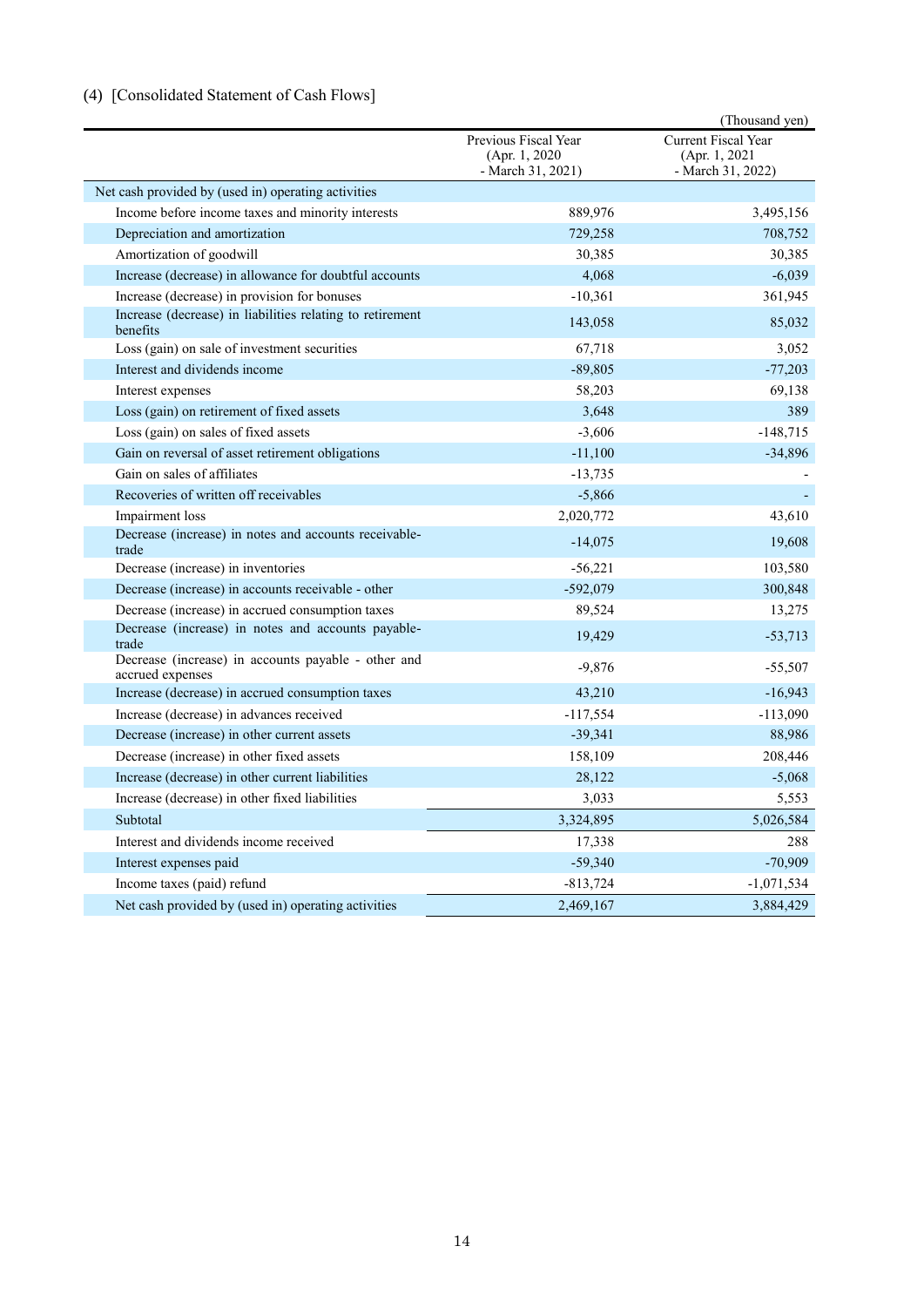|                                                                                                   |                                                             | (Thousand yen)                                                    |
|---------------------------------------------------------------------------------------------------|-------------------------------------------------------------|-------------------------------------------------------------------|
|                                                                                                   | Previous Fiscal Year<br>(Apr. 1, 2020)<br>- March 31, 2021) | <b>Current Fiscal Year</b><br>(Apr. 1, 2021)<br>- March 31, 2022) |
| Net cash provided by (used in) investing activities                                               |                                                             |                                                                   |
| Purchase of property, plant and equipment                                                         | $-634,740$                                                  | $-687,204$                                                        |
| Purchase of intangible assets                                                                     | $-9,360$                                                    | $-4,512$                                                          |
| Proceeds from sales of property, plant and equipment                                              | 5,120                                                       | 461,310                                                           |
| Proceeds from subsidy income                                                                      | 443,436                                                     | 449,115                                                           |
| Proceeds from sales of investment securities                                                      | 222,153                                                     | 17,481                                                            |
| Payments for guarantee deposits                                                                   | $-63,469$                                                   | $-37,710$                                                         |
| Proceeds from collection of guarantee deposits                                                    | 18,846                                                      | 44,864                                                            |
| Payments of long-term loans receivable                                                            | $-110,000$                                                  | $-35,000$                                                         |
| Collection of long-term loans receivable                                                          | 264,716                                                     | 277,591                                                           |
| Proceeds from sales of investments in affiliates<br>resulting in change in scope of consolidation | 73,538                                                      |                                                                   |
| Other                                                                                             | $-19,403$                                                   | $-72,936$                                                         |
| Net cash provided by (used in) investing activities                                               | 190,839                                                     | 413,000                                                           |
| Net cash provided by (used in) financing activities                                               |                                                             |                                                                   |
| Proceeds from long-term loans payable                                                             | 4,400,000                                                   | 6,030,880                                                         |
| Repayments of long-term loans payable                                                             | $-1,906,063$                                                | $-3,714,431$                                                      |
| Cash dividends paid                                                                               | $-338,733$                                                  | $-338,133$                                                        |
| Net cash provided by (used in) financing activities                                               | 2,155,203                                                   | 1,978,315                                                         |
| Effect of exchange rate change on cash and cash<br>equivalents                                    | $-775$                                                      |                                                                   |
| Net increase (decrease) in cash and cash equivalents                                              | 4,814,435                                                   | 6,275,745                                                         |
| Cash and cash equivalents at beginning of period                                                  | 6,206,487                                                   | 11,020,922                                                        |
| Cash and cash equivalents at end of period                                                        | 11,020,922                                                  | 17,296,668                                                        |